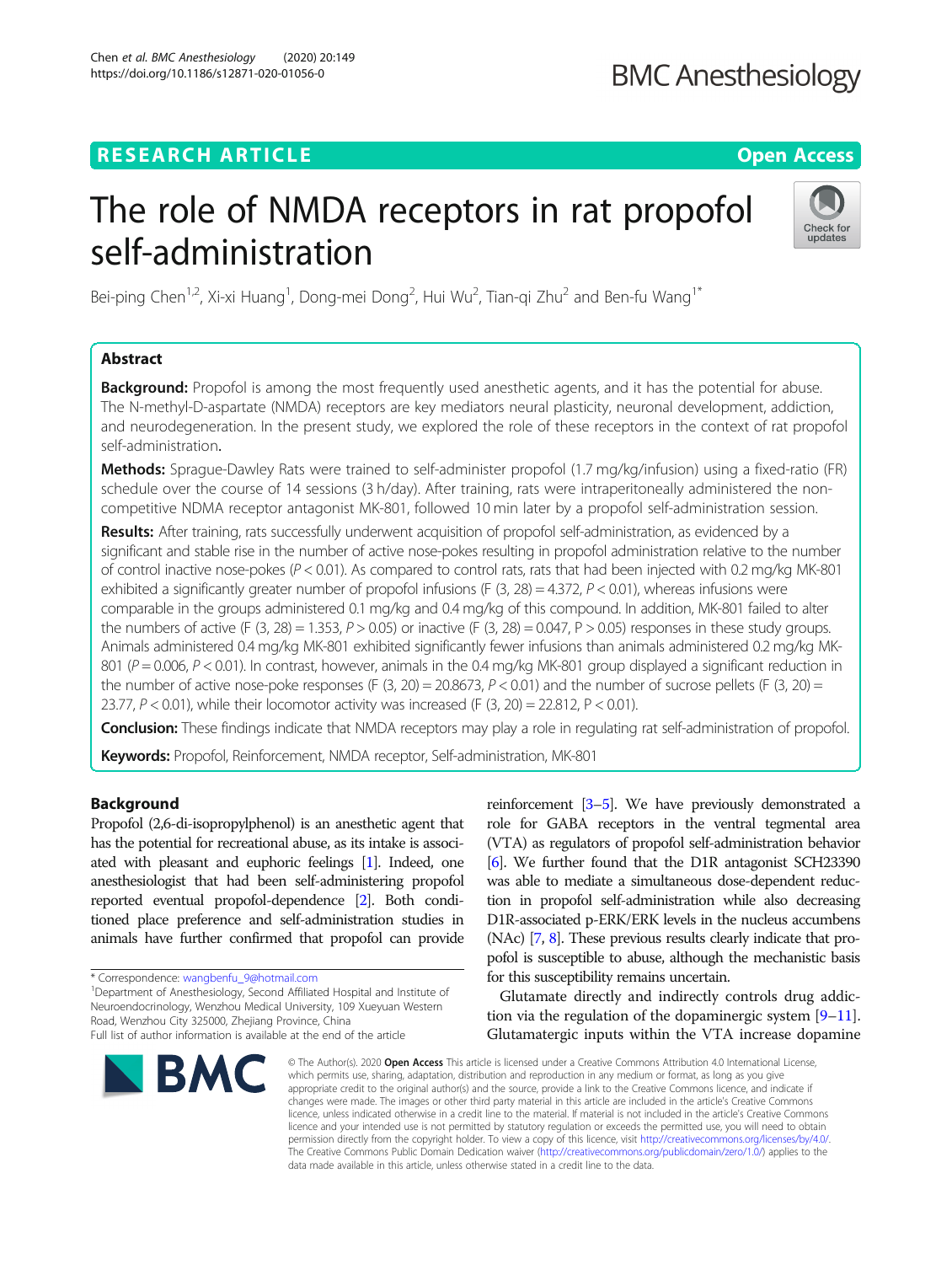release within the NAc and result in increased dopaminergic cell activity  $[12]$ . Glutamate can further facilitate dopaminergic transmission, likely via acting at the presynaptic stage to regulate dopamine release [[13](#page-7-0)]. Alcohol dependence and withdrawal have both been linked to elevated levels of glutamate and associated neuroadaptation in rodent models and in humans [\[14\]](#page-7-0). Dependence on other agents such as heroin, cocaine, and nicotine is similarly associated with clear changes in extracellular levels of glutamate in the VTA, NAc, PFC, and striatum [\[15,](#page-7-0) [16](#page-7-0)]. Propofol has also been suggested to alter glutamate levels, with multiple studies having demonstrated that propofol can inhibit glutamate receptor-mediated excitatory synaptic transmission [[17](#page-7-0), [18\]](#page-7-0).

N-methyl-D-aspartate (NMDA) receptors are glutamate receptors that control learning, neuroplasticity, and memory, but that also contribute to drug addiction. Studies of chronic neuronal exposure to ethanol have demonstrated that NMDA receptor activity can be directly influenced by ethanol [[19\]](#page-7-0), with similar findings having been made in vivo [[20\]](#page-7-0). The non-competitive NMDA antagonist MK-801 can be systemically administered to animals, and such administration has been shown to suppress the development of opioid dependence and opioid tolerance [[21\]](#page-7-0). MK-801 can similarly in-hibit the onset of morphine withdrawal syndrome [\[22](#page-7-0)], interfere with the acquisition of cocaine selfadministration behaviors [\[23](#page-7-0)], and alter conditioned place preference study outcomes [\[24\]](#page-7-0). NMDA receptor antagonism can also alter responses to other psychostimulant compounds including amphetamines and alcohol [[25\]](#page-7-0). Work in vitro has shown that propofol can inhibit NMDA receptors, thereby causing hallucinations that are known to occur following propofol anesthetization [[26\]](#page-7-0). Additional work suggests that when used at an anesthetic dose, propofol can disrupt NDMA receptor agonist-induced calcium entry into cells [\[27](#page-7-0), [28\]](#page-7-0). These findings thus strongly suggest that there is a link between the NMDA receptor and propofol dependence.

Based on these prior findings, we hypothesized that NMDA receptors play a role in regulating propofol addiction. To test this possibility, we developed a rat propofol self-administration model system. These model rats were then intraperitoneally administered MK-801, after which we assessed the effects of such administration on both general and propofol-specific activity in these animals.

# Methods

# Subjects

In total, 80 male Sprague-Dawley rats (280–300 g) from the Slac Laboratory Animal Center of Shanghai (Shanghai, China) were obtained and individually housed in a temperature-controlled facility with a 12 h light/dark

cycle and free food/water access. All animal protocols were approved by the Animal Care and Use Committee of Wenzhou Medical University (wydw2015–0121, Zhejiang, China). At the end of the study, animals were euthanized using sodium pentobarbital (100 mg/kg, IP).

### Drugs

Animals were injected intravenously with propofol (10 mg/mL; Diprivan, Astrazeneca, Italy), with drug solutions being prepared immediately prior to use. The 1.7 mg/kg per infusion dose of propofol used in this selfadministration model was chosen based on a previous report [[29](#page-7-0)]. MK-801 was obtained from Sigma-Aldrich (USA), and was prepared using sterile water.

# Apparatus

Twelve customized plexiglass operant boxes (Ningbo Addiction Research and Treatment Center, China) were used for propofol training studies, as detailed in previous reports [[30\]](#page-7-0). These boxes contained two nose-poke holes at a height of 5 cm, with each hole containing a yellow LED light. In addition, a larger light was present on the wall over these holes (28 V, 0.1 mA). Drugs were delivered to animals via Tygon tubing, with a leash assembly being used to protect the tubing and a plastic swiveling apparatus being used to guide the tubing through the ceiling. Animals wore jackets containing a customized fluid connector that attached to the leash assembly. A 5 mL syringe pump was attached to the tubing, delivering fluids at a 1.2 mL/min rate. A MED Associates interface on an IBM PC was used for experimental control, which was achieved with software written internally using Borland Delphi 6.0.

# Surgery

Sodium pentobarbital (50 mg/ml) was used to anesthetize animals, after which incisions were made on the chest above the right jugular vein and at the midscapular level on the back. Next, a chronically indwelling silastic jugular cannula was implanted such that it extended from the back of the animal [\[30](#page-7-0)]. A total of 0.2 mL of a saline-heparin solution (25 U/mL heparin) was flushed through these cannulas each day in order to maintain patency, while infections were prevented via the daily administration of sodium penicillin for 5 days after surgery. Prior to study initiation, animals were given a 7 day post-operative recovery period [\[29](#page-7-0)].

# Propofol self-administration

Propofol self-administration training was performed as in previous reports [[30\]](#page-7-0). Briefly, after surgical recovery animals were placed into the customized operant boxes and infusion lines were attached as appropriate. At the start of each session, the yellow LED within the active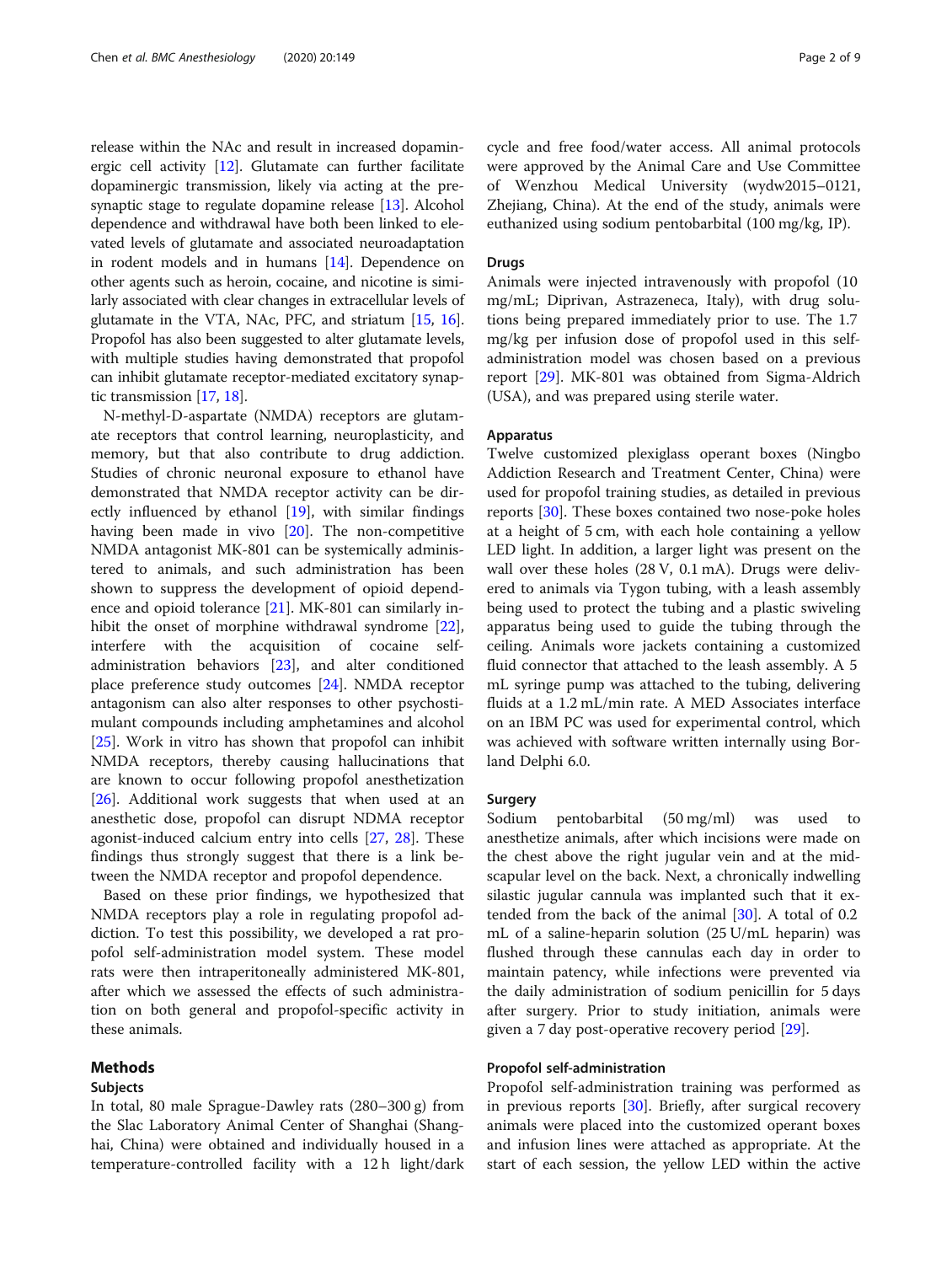<span id="page-2-0"></span>nose-poke hole was lit. Each session started with the illumination of yellow light inside the active nose-poke hole, then they were administered one 1.7 mg/kg infusion of propofol following completion of the ratio requirement (fixed ratio = 1) in the active nose-poke. Fixed ratio =  $1$ (FR1) mean the one touch the active nose-poke hole allowed one injection of propofol. This administration was paired to a 5-s illumination of the house light in addition to the noise of the infusion pump apparatus. After this time, a 15 s timeout period was activated during which responses were recorded but did not alter drug administration. At the end of this period, the yellow LED within the active nose-poke hole was again illuminated. There were no consequences for responses to the inactive nose-poke hole. Sessions were allowed to continue until either 3 h had elapsed or until 100 propofol infusions had been administered.

# Specific experiments

The 32 rats in this study underwent propofol selfadministration training once per day (1.7 mg/kg per infusion). Once rats exhibited a stable response  $(\pm 5\%)$  for 5 consecutive days, they were intraperitoneally administered MK-801 (0, 0.1, 0.2, or 0.4 mg/kg;  $n = 8$ /group) 10 min before starting the next session, as determined based on previous reports [\[31](#page-7-0)]. Animal responses over a 1 h self-administration period were then recorded, after which animals were euthanized.

# Sucrose self-administration

For sucrose administration tests, rats were placed in 30 ×  $20 \times 24$  cm operant conditioning chambers and trained according to an FR1 schedule using food reinforcement (45 mg pellets; Noyes, NH, USA) over a period of 7 days. For these chambers, two nose-poke holes were present with a light above each and a food dispenser located between the two holes. In addition, a house light was present on the opposite wall. Food pellets were delivered only in response to the pressing of the active hole during nosepoke tests, while pressing the inactive hole elicited no response. Tests were allowed to proceed either for 3 h or until 100 food pellets had been acquired.

After rats exhibited stable sucrose acquisition responses, they were intraperitoneally injected with MK-801 (0, 0.1, 0.2, or 0.4 mg/kg) 10 min prior to the next session. The numbers of active/inactive pose-poke responses and the number of sucrose pellets obtained were then recorded over the course of a 1 h session period.

# General activity test

In order to explore the ability of MK-801 to nonspecifically influence general activity in rats, animals were intraperitoneally administered MK-801, after which locomotion in a novel context was analyzed. In total, 24 naive rats  $(n = 6/\text{group})$  were administered MK-801 (0, 0.1, 0.2, or 0.4 mg/kg), with their total distance traveled (cm) then being measured and analyzed with the MED Associates SOF-811 Open-field Activity Software.

# Statistical analysis

The number of infusions or responses for active and inactive holes during self-administration testing was

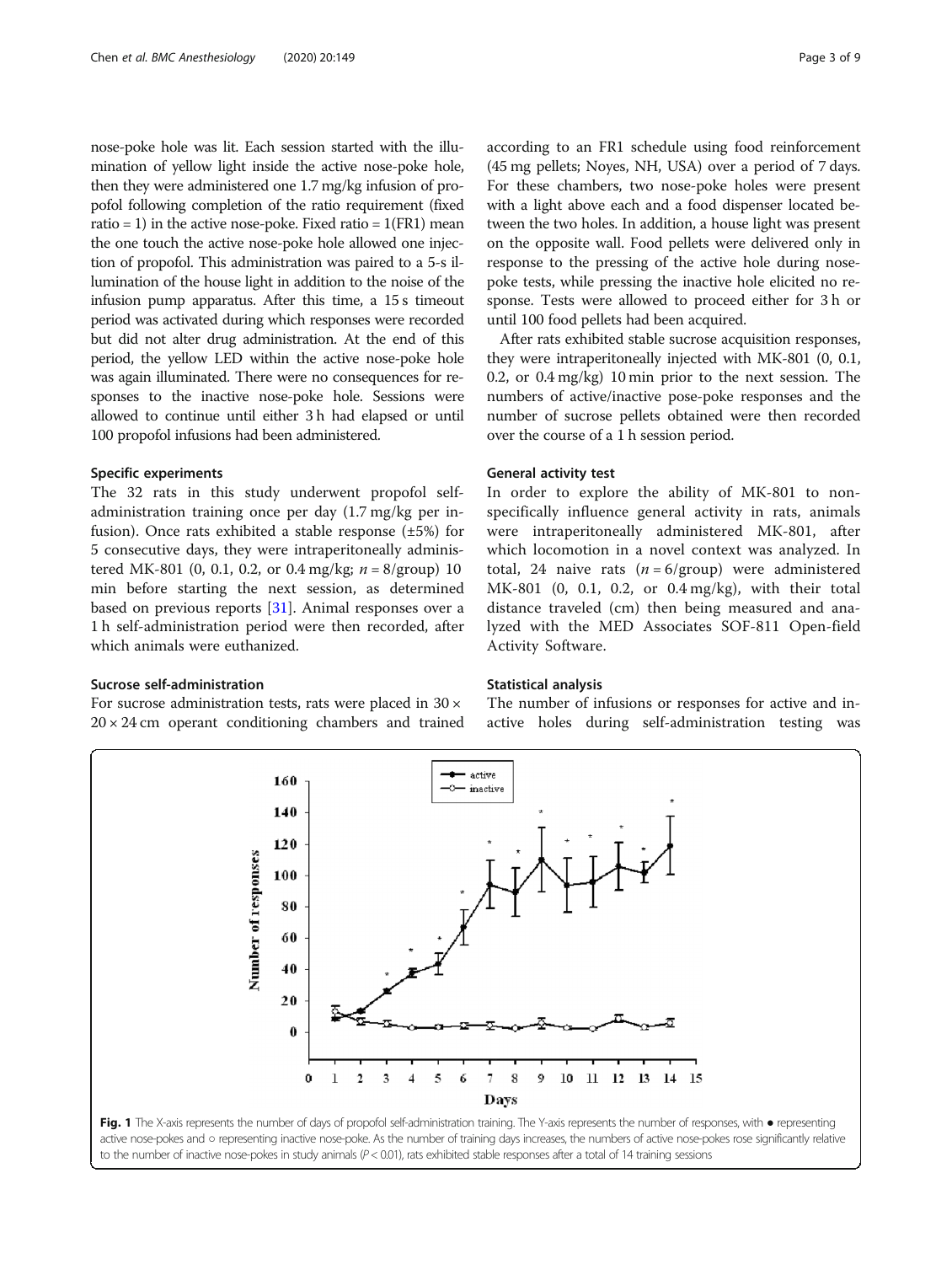<span id="page-3-0"></span>analyzed using a one-way analysis of variance (ANOVA) or a two-way (hole, treatment) repeated-measures ANOVA. Newman-Keuls multiple comparison tests with an alpha level of 0.05 or 0.01 were used for post-hoc comparisons of group means.

# Results

# Acquisition of propofol self-administration in rats

Over the course of propofol self-administration training, the numbers of active nose-pokes rose significantly relative to the number of inactive nose-pokes in study



administration (F (3, 28) = 4.372, P < 0.01), 0.2 mg/kg MK-801 significant increased in the number of propofol infusions (P = 0.003,P < 0.01)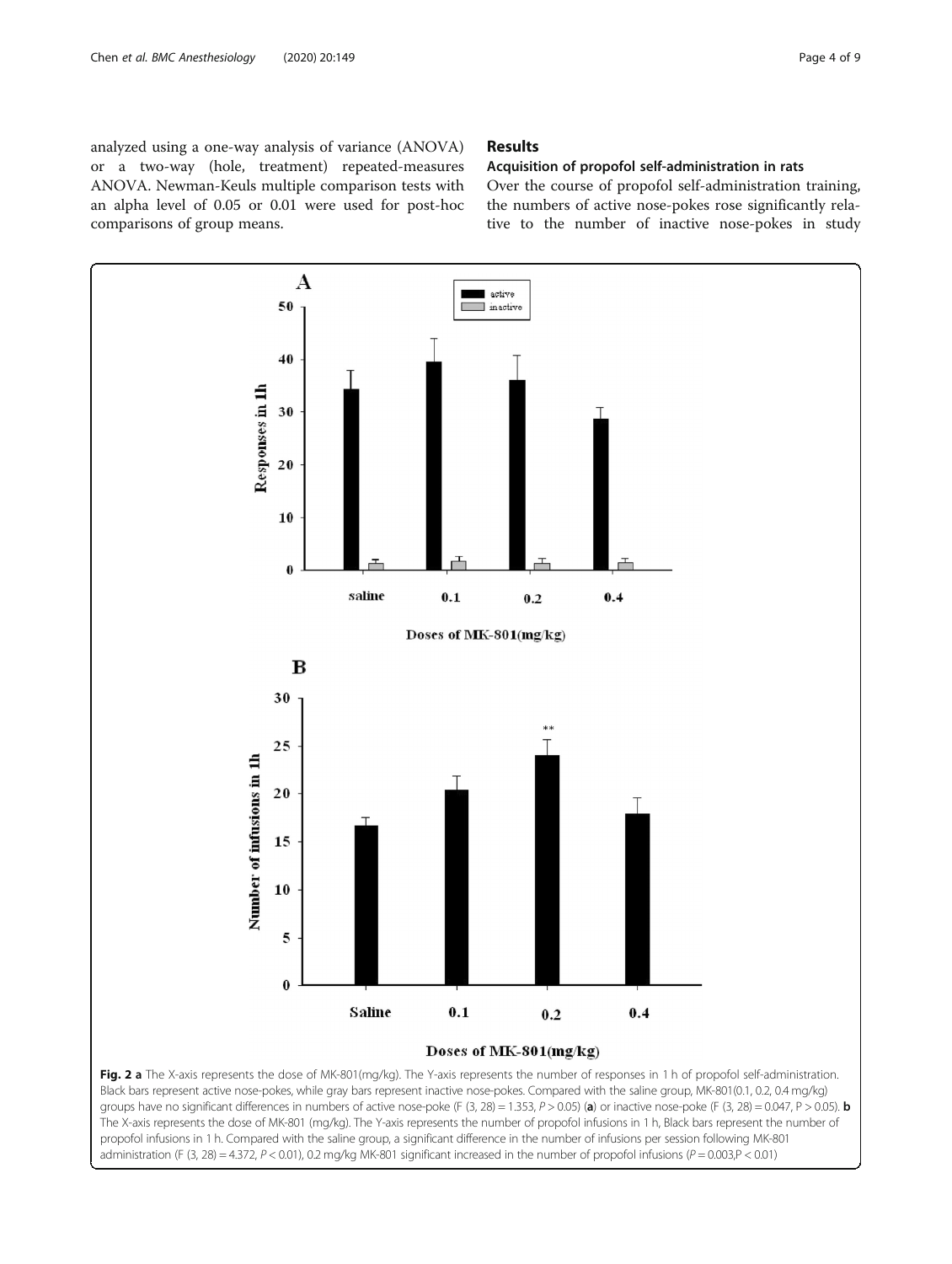<span id="page-4-0"></span>animals  $(P < 0.01)$  $(P < 0.01)$  $(P < 0.01)$ (Fig. 1). Using an FR1 schedule of propofol self-administration (1.7 mg/kg per infusion), rats exhibited stable responses after a total of 14 training sessions.

# The impact of MK-801 on propofol self-administration

We observed no significant differences in numbers of active  $(F (3, 28) = 1.353, P > 0.05)$  $(F (3, 28) = 1.353, P > 0.05)$  $(F (3, 28) = 1.353, P > 0.05)$  (Fig. 2a) or inactive  $(F (3, 28) =$ 0.047,  $P > 0.05$ ) (Fig. [2a](#page-3-0)) responses among groups when NMDA receptor activity was antagonized. We did, however, observe a significant difference in the number of infusions per session following MK-801 administration (F (3, 28) = 4.372,  $P < 0.01$ ) (Fig. [2B\)](#page-3-0), with a significant increase in number of infusions for animals pre-treated with 0.2 mg/kg MK-801 relative to saline controls  $(P = 0.003, P < 0.01)$ .

Acquisition of sucrose self-administration responses in rats Using an FR1 schedule, rats acquired a stable sucrose self-administration response after 7 total sessions. There



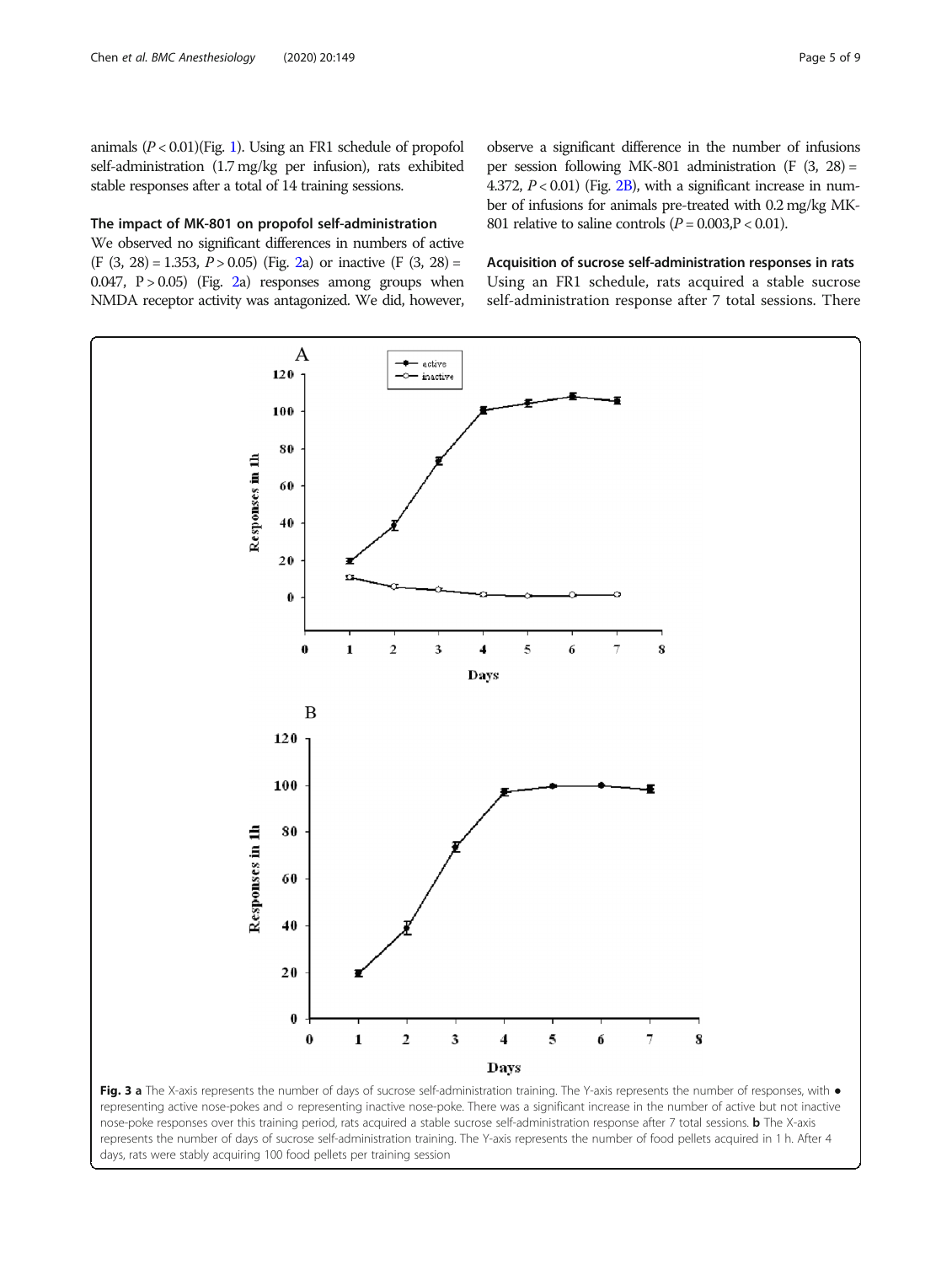<span id="page-5-0"></span>was a significant increase in the number of active but not inactive nose-poke responses over this training period (Fig. [3](#page-4-0)a). After 4 days, rats were stably acquiring 100 food pellets per training session (Fig. [3](#page-4-0)b).

# The impact of MK-801 pretreatment on sucrose selfadministration

We observed no changes in the numbers of active or inactive nose-poke responses in rats treated with MK-801 (0.1 or 0.2 mg/kg, ip) during sucrose self-administration testing, whereas animals administered the higher 0.4 mg/ kg MK-801 dose exhibited a significant reduction in the number of active nose-poke responses  $(F (3, 20) =$ 20.8673,  $P < 0.01$ ), coinciding with a reduction in numbers of sucrose pellets obtained (F  $(3, 20) = 23.77$ , P < 0.01)(Fig. 4).

# The impact of MK-801 on rat general activity

We did not observe any apparent impact of 0.1 mg/kg or 0.2 mg/kg MK-801 on general locomotor activity in rats  $(P > 0.05)$ , whereas the higher 0.4 mg/kg MK-801 dose significantly increased this activity  $(F (3, 20) = 22.812,$  $P < 0.01$ )(Fig. [5](#page-6-0)).

# **Discussion**

Our results clearly demonstrate that propofol is capable of mediating reinforcement in self-administration studies, consistent with previous studies [[6](#page-7-0)–[8\]](#page-7-0). We found that lower doses of MK-801 (0.1–0.2 mg/kg) were able to increase propofol self-administration infusion numbers in a dose-dependent fashion in rats without impacting general locomotor activity, in line with previous findings. For example, one study has found that MK-801 increases cocaine self-administration breaking points for animals on a progressive-ratio schedule [[32](#page-7-0)]. Recent research suggests that MK-801 disrupts the reconsolidation of cocaine-associated memories during conditioned place preference but not self-administration studies in rats [\[33\]](#page-7-0). Another study indicates that MK-801 treatment can increase low rates of operant responding [\[34](#page-7-0)]. MK-801 has been shown to facilitate low intracranial self-stimulation (ICSS) rates maintained by low brainstimulation frequencies in rats [[35\]](#page-7-0). We additionally found that MK-801 at these dose levels did not impact locomotor activity or sucrose-self administration in rats, with our results thus indicating that 0.2 mg/kg MK-801 increases propofol reinforcement.

For the highest MK-801 dose used in this study (0.4 mg/ kg), the increase in the number of propofol infusions over

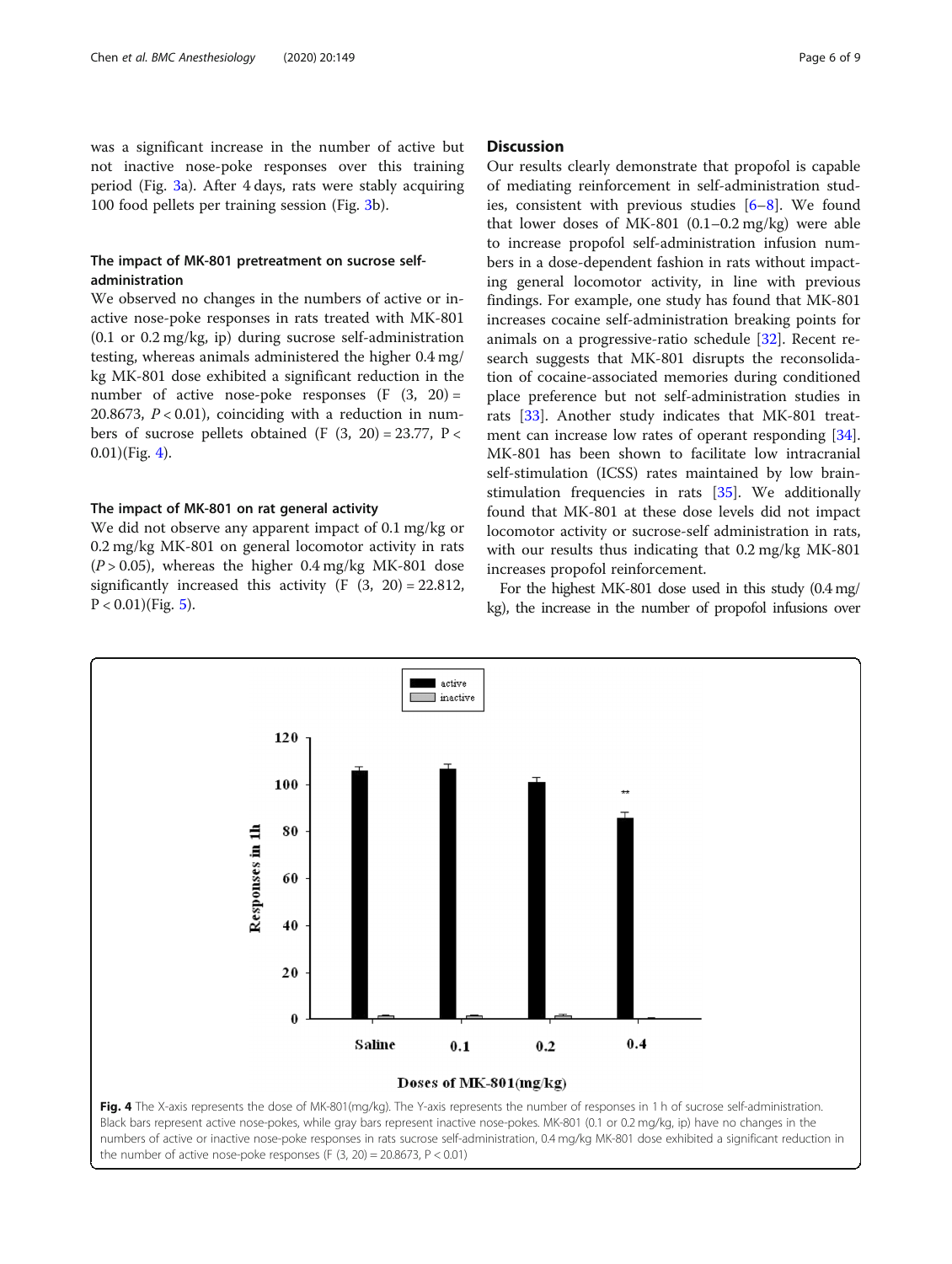<span id="page-6-0"></span>

control was lower than was observed for the two lower MK-801 doses (Fig. [1b](#page-2-0)). This is consistent with previous results indicating that at lower doses MK-801 is capable of lowering the reward threshold for brain stimulation, thereby influencing self-administration, whereas higher doses (0.3 mg/kg) are capable of disrupting operant performance [\[36\]](#page-7-0), consistent with the observed impact on sucrose self-administration in the present study (Fig.  $4 P < 0.01$  $4 P < 0.01$ ). Higher doses of MK-801 may be inducing continuously increasing effects on brain electric energy, leading to stronger behavioral effects [\[37\]](#page-8-0), which can lead to increased ataxia in rats [[38\]](#page-8-0). Consistent with this, we observed no impact of lower MK-801 doses on rat general locomotion, whereas the higher 0.4 mg/kg MK-801 dose led to ataxia and increased hovering behavior in our study animals (Fig.  $5 P < 0.01$ ).

Multiple mechanisms have the potential to explain the ability of MK-801 to increase propofol rewarding. MK-801 is able to potently bind to the NMDA binding site in a non-competitive manner [\[39](#page-8-0)]. As such, MK-801 is able to block NMDA receptor signaling, thereby reducing transduction through glutamatergic nerves. MK-801 has also been shown to enhance the effects of propofol via increasing DA input in the NAc. In microdialysis experiments, the systemic delivery of MK-801 (0.2– 0.5 mg/kg) has indeed been shown to result in a marked increase in extracellular DA within the Nac [[40](#page-8-0)]. Another hypothesis proposes that DA signaling may be a dominant mediator of drug addiction, with glutamate signaling playing a less substantial secondary role in this process. Indeed, MK-801 is only able to partially ablate the cocaine-induced expression of c-Fos, whereas the D1

receptor antagonist SCH23390 can completely abolish this induction [\[41](#page-8-0)]. Similarly, MK-801 can mediate the partial inhibition of progressive ERK activation in the NAc and dorsal striatum of rats following acute Δ9 tetrahydrocannabinol (THC) administration, while SCH23390 fully blocked this response [\[42](#page-8-0)]. We have previously found the D1 dopamine receptors to be linked with ERK activity in the NAc in the context of propofol self-administration [[7,](#page-7-0) [8](#page-7-0)]. This suggests that NMDAR activity is likely a mediator of propofol selfadministration responses, with dopamine signaling being dominant and glutamate signaling playing a secondary role in this process.

In summary, these results suggest that NMDA receptors play a role in regulating propofol self-administration. This study does have certain limitations, such as the lack of inclusion of other NMDAR antagonists or agonists, and a lack of intracerebral microinjection experiments or measurements of ERK protein activation. As such, additional research will be needed to clarify the role of these receptors in propofol addiction.

# Conclusion

These findings indicate that NMDA receptors may play a role in regulating rat self-administration of propofol.

#### Abbreviations

NMDA: N-methyl-D-aspartate; FR: fixed ratio; GABA: Gamma-aminobutyric acid; VTA: ventral tegmental area; D1R: Dopamine1 receptor; NAc: nucleus accumbens; PFC: Prefrontal cortex; I.p: Intraperitoneal injection; DA: Dopamine; THC: Δ9-tetrahydrocannabinol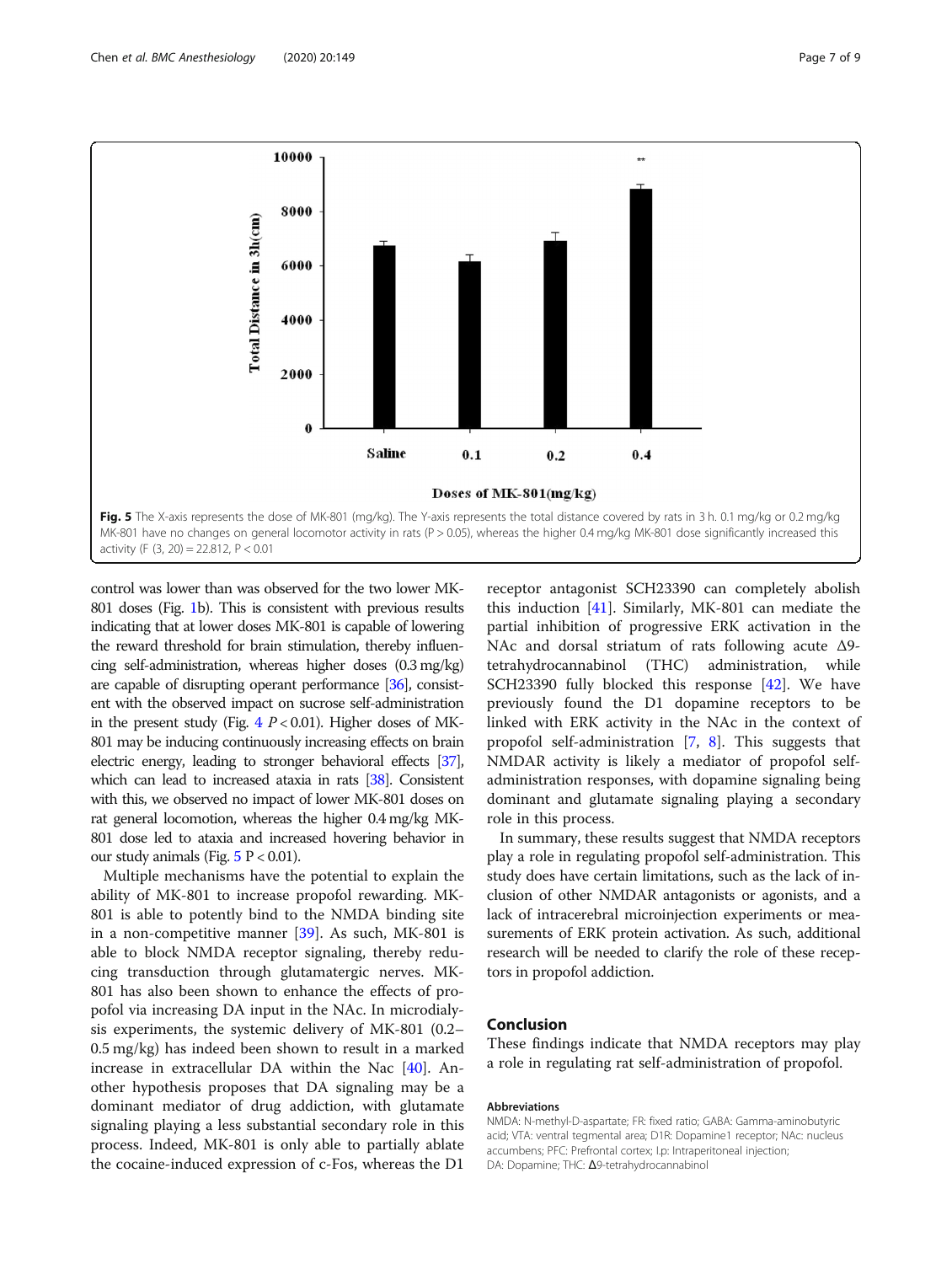# <span id="page-7-0"></span>Acknowledgements

Thanks to the professor Qing-quan Lian for his participation in the design of this experiment and the modification of the article.

#### Authors' contributions

BC Contribution: Design the study, conduct the study, analyse the data, and write the manuscript. XH Contribution: Conduct the study and analyze the data. DD Contribution: Design the study. HW Contribution: Design the study and write the manuscript. TZ Contribution: Design and conduct the study and write the manuscript. BW Contribution: Design the study, analyze the data. All authors read and approved the final manuscript.

# Funding

This work was supported by the National Nature Science Foundation of China (81271469 and 81771431).

# Availability of data and materials

The datasets used and/or analysed during the current study are available from the corresponding author on reasonable request.

# Ethics approval and consent to participate

Not applicable.

#### Competing interests

The authors declare that they have no competing interests.

#### Author details

<sup>1</sup>Department of Anesthesiology, Second Affiliated Hospital and Institute of Neuroendocrinology, Wenzhou Medical University, 109 Xueyuan Western Road, Wenzhou City 325000, Zhejiang Province, China. <sup>2</sup>Department of Anesthesiology, First Affiliated Hospital of Wenzhou Medical University, Shangcai village, Nanbaixiang town, Ouhai District, Wenzhou City 325000, Zhejiang Province, China.

# Received: 31 January 2020 Accepted: 26 May 2020<br>Published online: 15 June 2020

### References

- 1. Grant IS, Mackenzie N. Recovery following propofol('Diprivan') anaesthesia: a review of there different anaesthetic techniques. Postgrad Med J. 1985;61: 133–7.
- 2. Follette JW, Farley WJ. Anesthesiologist addicted to propofol. Anesthesiology. 1992;77:817–8.
- 3. Pain L, Oberling P, Sandner G, Di Scala G. Effect of propofol on affective state as assessed by place conditioning paradigm in rats. Anesthesiology. 1996;85:121–8.
- Pain L, Oberling P, Sandner G, Di Scala G. Effect of midazolam on propofolinduced positive affective state assessed by place conditioning in rats. Anesthesiology. 1997;87:935–43.
- 5. Mark G. LeSage · David Stafford · John R. Glowa Abuse liability of the anesthetic propofol: self-administration of propofol in rats under fixed-ratio schedules of drug delivery Psychopharmacology. 2000;153:148–54.
- Wang BF, Lv K, Liu HF, Su Y, Wang H, Wang SC, Bao SH, Zhou WH, Lian QQ. Contribution of the α5 GABAA receptor to the discriminative stimulus effects of propofol in rat. Neuroreport. 2018;29(5):347–52.
- 7. Lian Q, Wang B, Zhou W, Jin S, Xu L, Huang Q, Lai M, Lu K, Tang L, Zhu H, Lin H, Zhang F, Cao H, Li J, Chen JF, Ge RS. Self-administration of propofol is mediated by dopamine D1 receptors in nucleus accumbens in rats. Neuroscience. 2013;231:373–83.
- 8. Wang BF, Lv K, Liu HF, Su Y, Wang H, Wang SC, Bao SH, Zhou WH, Lian QQ. Extracellular signal-regulated kinase in nucleus accumbens mediates propofol self-administration in rats. Neurosci Bull. 2016;32(6):531–7.
- 9. Kalivas PW. Neurocircuitry of addiction. Neuropsychopharmacology: the fifth generation of progress. 2002;95:1357–66.
- 10. Koob GF. Drugs of abuse: anatomy, pharmacology and function of reward pathways. Trends Pharmacol Sci. 1992;13:177–84.
- 11. Spanagel R, Weiss F. The dopamine hypothesis of reward: past and current status. Trends Neurosci. 1999;22:521–7.
- 12. Tzschentke TM. Pharmacology and behavioural pharmacology of the mesocortical dopamine system. Prog Neurobiol. 2001;63:241–320.
- 13. Floresco SB, Yang CR, Phillips AG, Blaha CD. Basolateral amygdala stimulation evokes glutamate receptor-dependent dopamine efflux in the nucleus accumbens of the anesthetised rat. Eur J Neurosci. 1998;10:1241–51.
- 14. Hermann D, Weber-Fahr W, Sartorius A, Hoerst M, et al. Translational magnetic resonance spectroscopy reveals excessive central glutamate levels during alcohol withdrawal in humans and rats. Biol Psychiatry. 2012;71(11): 1015–21.
- 15. van Huijstee AN, Mansvelder HD. Glutamatergic synaptic plasticity in the mesocorticolimbic system in addiction. Front Cell Neurosci. 2015;8:1–13.
- 16. Knackstedt LA, Kalivas PW. Glutamate and reinstate ment. Curr Opin Pharmacol. 2009;9:59–64.
- 17. Lodge D, Anis A. Effects of ketamine and three other anaesthetics on spinal reflexes and inhibition in the cat. Br J Anaesth. 1984;65:1143–50.
- 18. Bianchi M, Galzigna L. 2,6-Diisopropylphenol, a general anaesthetic, inhibits glutamate action on rats ynaptosomes. Neurochem Res. 1991;16:443–66.
- 19. Chandler LJ. Ethanol and brain plasticity: receptors and molecular networks of the postsynaptic density as targets of ethanol. Pharmacol Therapeutics. 2003;99(3):311–26.
- 20. Szumlinski K, Woodward JJ. Glutamate signaling in alcohol abuse and dependence. Neurobiology of Alcohol Dependence. London: Academic Press; 2014. p. 173–206.
- 21. Trujillo KA, Akil H. Inhibition of morphine tolerance and dependence by the NMDA receptor antagonist MK-801. Science. 1991;251:85–7.
- 22. Higgins GA, Nguyen P, Sellers EM. The NMDA antagonist dizocilpine (MK-801) attenuates motivational as well as somatic aspects of naloxone precipitated opioid withdrawal. Life Sci. 1992;50:PL167–72.
- 23. Schenk S, Valadez A, Worley CM, McNamara C. Blockade of the acquisition of cocaine self-administration by the NMDA antagonist MK 801 (dizocilpine). Behav Pharmacol. 1993;4:652–9.
- 24. Kim HS, Park WK, Jang CG, Oh S. Inhibition by MK-801 of cocaine-induced sensitization, conditioned place preference, and dopamine-receptor supersensitivity in mice. Brain Res Bull. 1996;40:201–7.
- 25. Kalivas PW, Alesdatter JE. Involvement of N-methyl-D-aspartate receptor stimulation in the ventral tegmental area and amygdala in behavioral sensitization to cocaine. J Pharmacol Exp Ther. 1993;267:486–95.
- 26. Orser BA, Bertlik M, Wang LY, MacDonald JF. Inhibition by propofol (2,6 diisopropylphenol) of the N-methyl-D-aspartate subtype of glutamate receptor in cultured hippocampal neurones. Br J Phormocol. 1995;116:1761–8.
- 27. Hirota K, Lambert DG, I.v. anaesthetic agents do not interact with the verapamil binding site on L-type voltage-sensitive Ca2+ channels. Br J Anoesth. 1996;77:385–6.
- 28. Todorovic SM, Lingle C. Pharmacological properties of T-type Ca2+ current in adult rat sensory neurons: effects of anticonvulsant and anesthetic agents. J Neurophysiol. 1998;79:240–52.
- 29. LeSage MG, Stafford D, Glowa JR. Abuse liability of the anesthetic propofol: self-administration of propofol in rats under fixed-ratio schedules of drug delivery. Psychopharmacology. 2000;153:148–54.
- 30. Zhou W, Liu H, Zhang F, Tang S, Zhu H, Lai M, et al. Role of acetylcholine transmission in nucleus accumbens and ventral tegmental area in heroinseeking induced by conditioned cues. Neuroscience. 2007;144:1209–18.
- 31. Pierce RC, Meil WM, Kalivas PW. The NMDA antagonist, dizocilpine, enhances cocaine reinforcement without influencing mesoaccumbens dopamine transmission. Psychopharmacology. 1997;133:188–95.
- 32. Ranaldi R, French E, Roberts DC. Roberts. Systemic pretreatment with MK-801 (dizocilpine) increases breaking points for self-administration of cocaine on a progressive-ratio schedule in rats. Psychopharmacology. 1996;128:83–8.
- 33. Brown TE, Lee BR, Sorg BA. The NMDA antagonist MK-801 disruptsreconsolidation of a cocaine-associated memory forconditioned place preference but not for self-administration in rats. Learn Mem. 2008;15: 857–65.
- 34. Hillhouse TM, Porter JH. Ketamine, but not MK-801, produces antidepressantlike effects in rats responding on a differential-reinforcement-of-low-rate operant schedule. Behav Pharmacol. 2014;25(1):80–91.
- 35. Hillhouse TM, Porter JH, Negus SS. Dissociable effects of the noncompetitive NMDA receptor antagonists ketamine and MK-801 on intracranial selfstimulation in rats. Psychopharmacology. 2014;231(13):2705–16.
- 36. Bespalov A, Dravolina O, Belozertseva I, Adamcio B, Zvartau E. Lowered brain stimulation reward thresholds in rats treated with a combination of caffeine and N-methyl-D-aspartate but not alpha-amino-3-hydroxy-5 methyl-4-isoxazole propionate or metabotropic glutamate receptor-5 receptor antagonists. Behav Pharmacol. 2006;17:295–302.